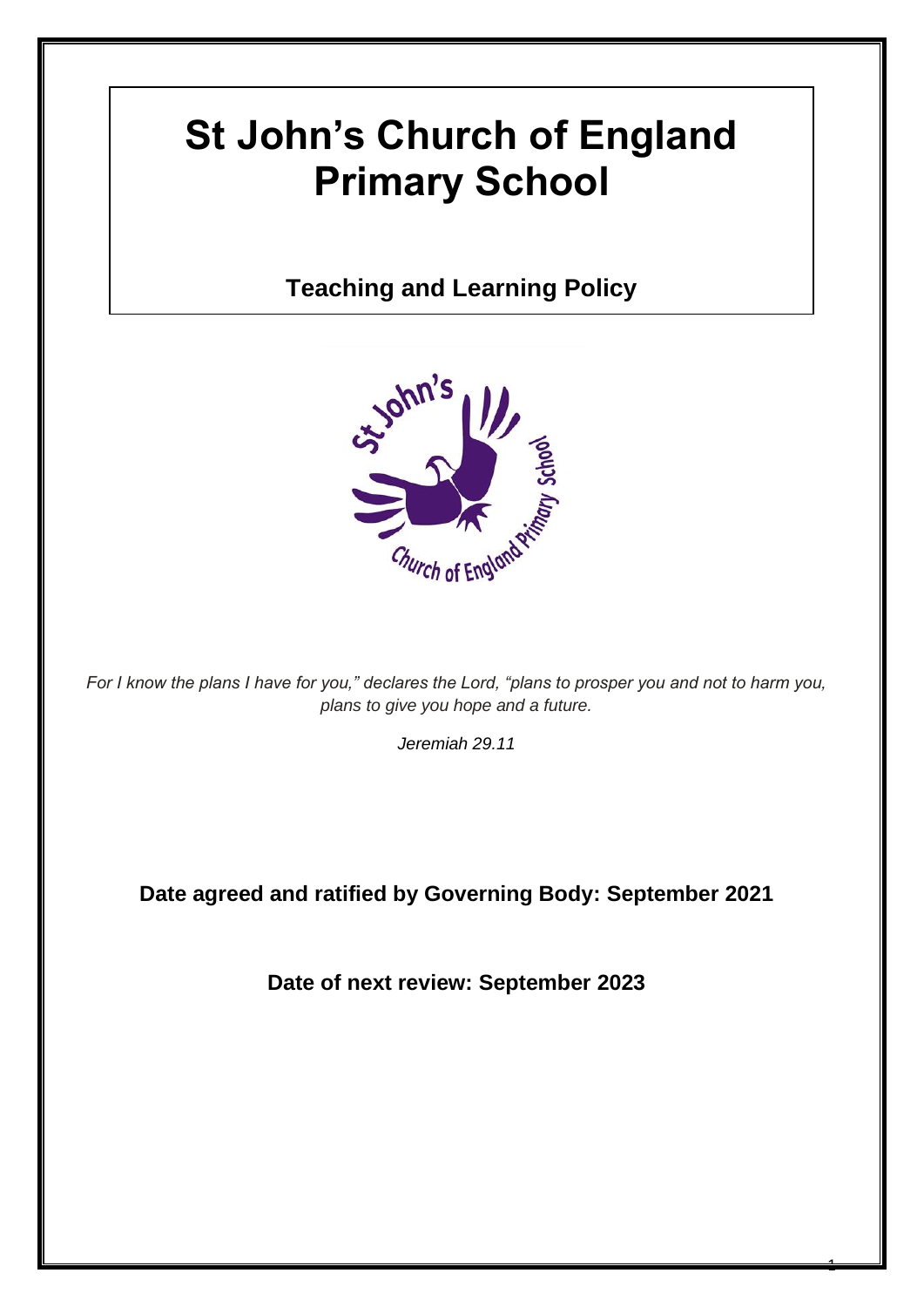#### **1. Introduction**

1.1 At St John's Church of England Primary School we believe that a creative, purposeful and individualised curriculum motivates and inspires our pupils to become lifelong learners.

#### **2. Curriculum Vision**

- 2.1 Staff, children and governors have created a personalised curriculum, which supports our mission statement 'challenging ourselves and supporting others to succeed and flourish', and our distinctly Christian learning and living values.
- 2.2 The curriculum ensures that St John's is a vibrant, diverse, exciting and friendly place to learn. In all activities, children are expected to uphold our learning and living values and wider British values as well as understanding their spiritual, moral, social and cultural development.
- 2.3 Teachers consider how to use our wider community for enrichment activities such as: trips, outdoor learning, community links or partnerships, real-life experiences and visitors.
- 2.4 Classes launch each topic with an engaging 'hook' and finish each topic with a 'wow end' to share and celebrate their learning, such as with a final project exhibition or presentation.

# **3. Effective Teaching & Environment**

- 3.1 Teachers are expected to attain the expectations outlined in the Teacher Standards. ([https://assets.publishing.service.gov.uk/government/uploads/system/uploads/attachment\\_data/file/66552](https://assets.publishing.service.gov.uk/government/uploads/system/uploads/attachment_data/file/665522/Teachers_standard_information.pdf) [2/Teachers\\_standard\\_information.pdf](https://assets.publishing.service.gov.uk/government/uploads/system/uploads/attachment_data/file/665522/Teachers_standard_information.pdf))
- 3.2 In line with teacher standards, teachers will:
	- have high expectations to inspire, motivate and challenge pupils including all abilities and needs
	- develop, consolidate and deepen pupils' knowledge, understanding and skills
	- have secure subject knowledge
	- engage in reflective practice and professional development
	- deliver clear feedback so that pupils know how to improve
	- provide an environment that is de-cluttered and effectively organised for individual needs
	- report concerns on pupil progress or behaviour to the Head of Inclusion and Welfare or SENCo
	- deploy support staff effectively to meet pupil needs and accelerate progress (see St John's Teaching Assistant Standards)
	- understand their accountability for pupils' attainment, progress and outcomes in all subjects
- 3.3 Learning environment expectations include:
	- a daily visual timetable updated each session
	- a high-quality reading area
	- age/need appropriate learning areas, i.e. role play area or specific resources for SEND needs
	- a calm down area and emotional register
	- accessible and clearly labelled resources
	- subject-specific displays including key vocabulary see subject leader expectations
	- fire exits are kept clear and teachers consider health and safety, reporting issues appropriately

#### **4. Planning**

- 4.1 Long-term plans outlining curriculum topics will be written in year group teams and will then be used to develop a detailed medium-term plan each term.
- 4.2 At the end of each term, the next medium-term plan and newsletter is prepared for the following term. Time is given for this where possible.
- 4.3 During all planning, teachers should ensure that learning provision reflects the school's deeply Christian ethos and develops core skills across the whole curriculum.
- 4.4 In term 6 there is a transition meeting between the current class teacher and new class teacher to hand over all key information.

2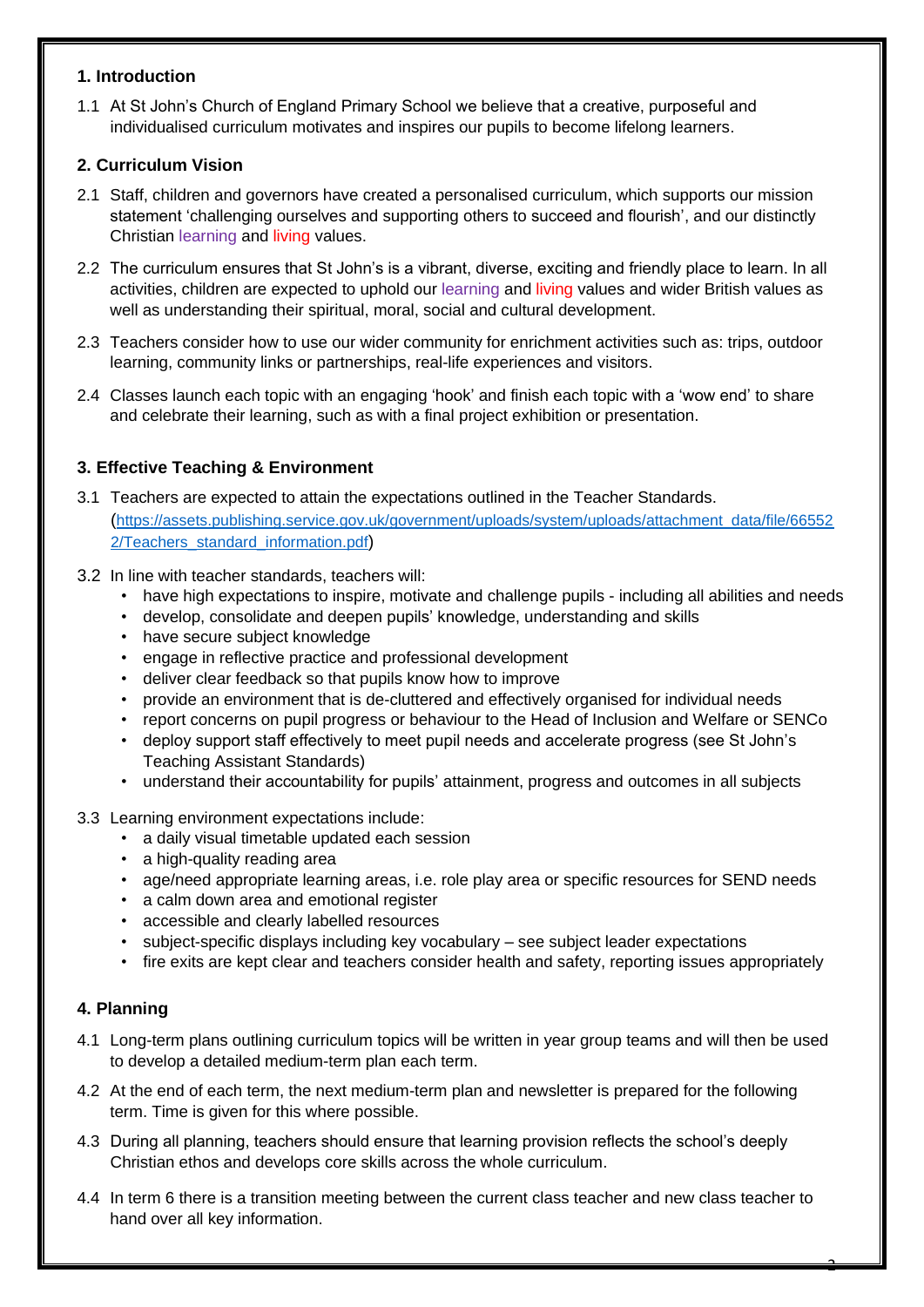#### 4.5 Planning expectations for teachers:

- collaborate in teams when planning to ensure consistency across the year group
- medium-term plans are used to inform daily (EYFS) and weekly planning
- plans and/or resources should be uploaded to Sharepoint
- weekly planning process and format to be agreed in teams with subject leader approval
- lessons must have a clear learning objective (LO) and be differentiated as required
- all resources to be prepared and shared with team in advance of the lesson
- provision maps to be in place and reviewed three times a year alongside the SENCo
- 4.6 While planning, teachers should consider a range of strategies such as:
	- whole class work, group work, paired work and independent work
	- precise modelling of work and expectations
	- the role of relevant manipulatives and practical resources
	- the use of technology to support and enhance learning
	- debates, drama and oral presentations
	- participation in physical activity and outdoor learning
	- use of the local environment, visitors or real-life contexts
	- investigations and problem-solving opportunities
	- skills such as research, questioning, evaluating and analysing
- 4.5 Teachers are to have high expectations of presentation and to consider in advance how work is to be presented by pupils. These expectations include:
	- books labelled with first name, class, year group and the subject using the school template
	- date and learning objective to be underlined with a ruler and pencil the long date is used except in maths when the short date is acceptable.
	- LOs are typed using cursive script in KS1
	- LOs are handwritten by pupils in KS2 unless typed is more appropriate for individual needs
	- pupils write in blue handwriting pen or pencil and use green biro to respond to marking or edit
	- drawings and diagrams should be in pencil and coloured in with colouring pencils.
	- children are to be encouraged to stick work in straight and take care with presentation

#### **5. Assessment and Feedback**

- 5.1 Accurate and effective assessment is key in informing the teacher's planning and differentiation processes to enable pupils make progress.
- 5.2 The school uses 'St John's Tracking Statements' for years 1 to 6 to track and monitor progress in Reading, Writing and Maths. The tracking statements are linked to the end of year expectations in the National Curriculum.
- 5.3 Leaders will request data collections throughout the year timings may vary between subjects. Agreed test papers are used to inform teacher assessment at the end of terms 2, 4 and 6.
- 5.3 Teachers will use their lesson assessment to modify teaching and adjust planning as needed.
- 5.4 Teachers will give regular feedback to pupils, both orally and through marking, which the child will engage with so that they improve and make progress.

#### 5.5 Marking expectations:

- teacher's marking comments should address the learning objective
- teachers use green and pink highlighters to identify successes and next steps respectively
- teachers comment in a purple pen while children respond to marking in a green pen
- children are to be given allocated time, where convenient, to respond to marking
- the following marking codes are used to indicate the level of support: CT (class teacher), TA (teaching assistant), I (independent), ST (student teacher) and C (cover if supply) - the adult to pupil ratio is also given to indicate the level of support provided where appropriate
- Pupils self-assess English against a POP (Pen of Power) target which is set by the teacher. Pupils tick this if they feel they have met it by the end of the lesson; adults underline it in purple if the target needs to continue.

3

see subject-specific guidance for English and Maths marking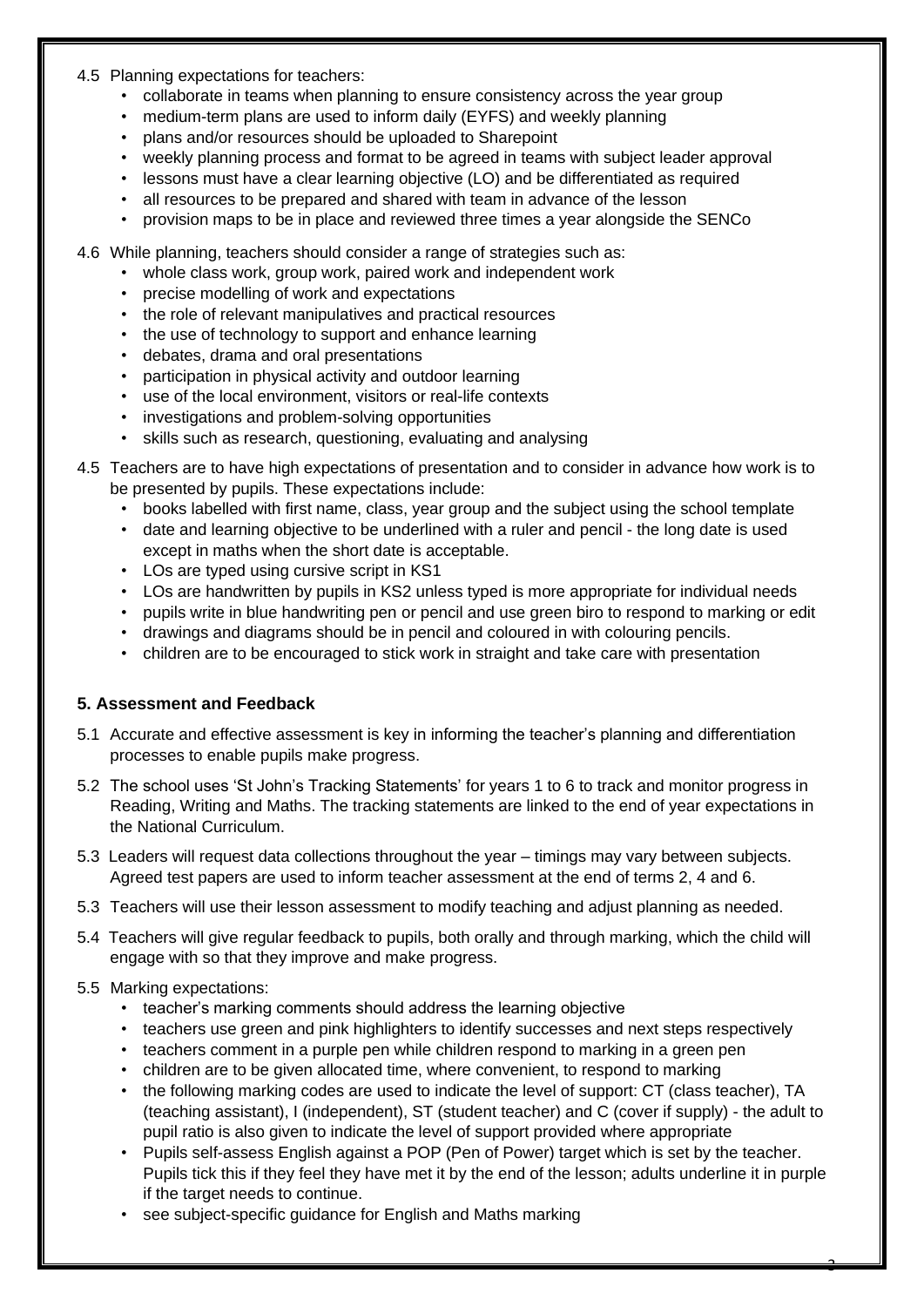- 5.6 Assessment can also include self and peer assessment; language through colour; rainbow marking; in-depth marking; checklists; quizzes or other retrieval practice activities.
- 5.7 There are two pupil progress meetings a year to discuss pupils' progress and attainment and evaluate the impact of provision for individual pupils.
- 5.8 The teacher's role during pupil progress meetings is to:
	- be prepared to discuss class data and all pupils' progress
	- identify pupils working at greater depth and share what provision is in place for them
	- share what provision has been made for focus groups/key children and its impact
	- raise any concerns about pupils in the class
	- plan and alter interventions or decide on new provision
- 5.8 Moderation of work is carried out regularly and teachers should be prepared to explain their assessment judgements. Moderations can be internal or external within partnerships or county.

#### **6. Professional Development**

- 6.1 St John's provides opportunities for teachers to continually develop their practice through the coaching and appraisal processes in line with section 3 of this policy.
- 6.2 A teacher's professional development is integral to the appraisal process and is used to impact the progress of teaching and learning.
- 6.3 Coaching will be offered to support whole school and individual development and additional coaching can be requested by teachers.

# **7. Monitoring**

- 7.1 The monitoring of teaching and learning is based on the School Improvement Plan and individual teachers' Professional Development Journals. The individual teachers' overviews are a record of monitoring, areas of development and impact of feedback and support.
- 7.2 Leaders will assess the quality of teaching and learning through regular monitoring such as: reviewing children's work; reviewing the teacher's planning process; undertaking observations and learning walks inclusive of the classroom environment; discussing learning with pupils, parents, staff and governors; and data analysis
- 7.3 Where teaching does not meet the teacher standards, an action plan of support and coaching will be implemented. If improvements are not made following given support, targets will be set, and the formal capability procedure followed in line with the school's Capability Policy.

# **8. The role of Governors in teaching and learning:**

- 8.1 As part of the teaching and learning process, governors will support, monitor and review the school's policy on teaching and learning. In particular, they will:
	- consider the allocation of resources and funding
	- support and monitor how effective teaching and learning strategies are at raising attainment
	- ensure staff development and performance management policies promote quality teaching

# **9. The role of parents in teaching and learning:**

- 9.1 Teachers are expected to maintain communication with parents/carers regarding behaviour for learning and academic outcomes.
- 9.2 Parent consultations are held twice a year to discuss progress and next steps (autumn and spring). Teachers keep records of the discussions. A report is sent home at the end of the summer term to celebrate curriculum learning and to indicate whether the child has met age-related expectations for reading, writing and maths. In EYFS, at the end of the year, pupils are assessed against 17 learning

4